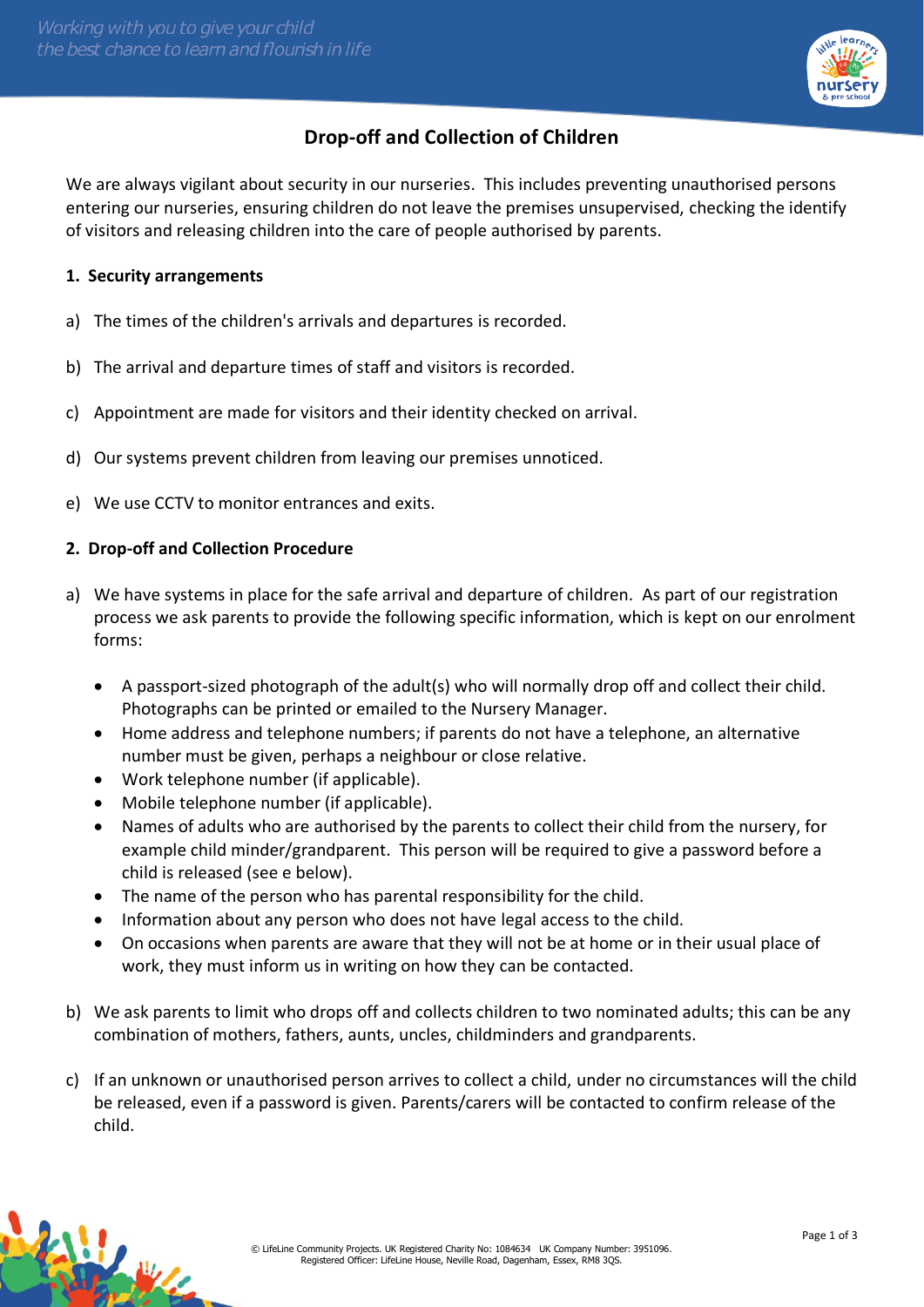

- d) If a known person arrives to collect a child but is not in a state deemed suitable to care for a child (e.g. acting violently or under the influence of alcohol or other substances) then the nursery staff will advise the best course of action in relation to the child's best interests. Advice to the parent may be to call the next suitable adult to come and collect the child. Failure to contact anyone else may result in our staff seeking advice from the Multi-Agency Safeguarding Hub (MASH) about how to safeguard the child.
- e) We understand that there are times when things happen and one of the nominated adults is not available to drop off or collect. In these circumstances we ask parents to:
	- Ring the nursery as soon as they know they will be unable to collect their child on time
	- Tell us the name of the person who will be dropping off or collecting, the relationship to the child and provide a brief description of that person
	- Tell us the password this person will use. Parents are required to provide a new password for each new collection.

It is essential that parents contact the nursery to let the manager know if they are going to be late.

### **3. Parental Disputes**

- a) In the event of parental disputes that have not been through the courts (where both parents had registered their child on the original contract), we cannot prevent the child from being collected by either parent as long as they are both known to the nursery. The other parent must be contacted to inform them that their child has been collected. The child's best interest and welfare are of paramount importance and every effort should be made to avoid distressing scenes in front of the child. Where disputes exist, a meeting will be held with both parents so that a mutual arrangement can be reached. The exception to this is where we suspect the child to be at risk from this parent; in this case we will not allow collection by this parent and safeguarding procedures will be followed.
- b) In the event of parental disputes that have not been through the courts and where only one parent has registered their child on the original contract; we cannot allow the other parent to collect the child without authorisation from the parent who has signed the contract.

We will adhere to court orders that detail parental custody or access rights and place a copy of the order on the child's file.

### **4. Late or Uncollected Children**

Parents should telephone the nursery to inform us if they are going to be late to collect their child or not in.

In the event that a child is not collected by an authorised adult at the end of a session/day, and we have not been notified of any reason for the delay, then the following procedure is operated. This ensures the child is cared for safely by an experienced and qualified practitioner who is known to the child. The child will receive a high standard of care in order to cause as little distress as possible.